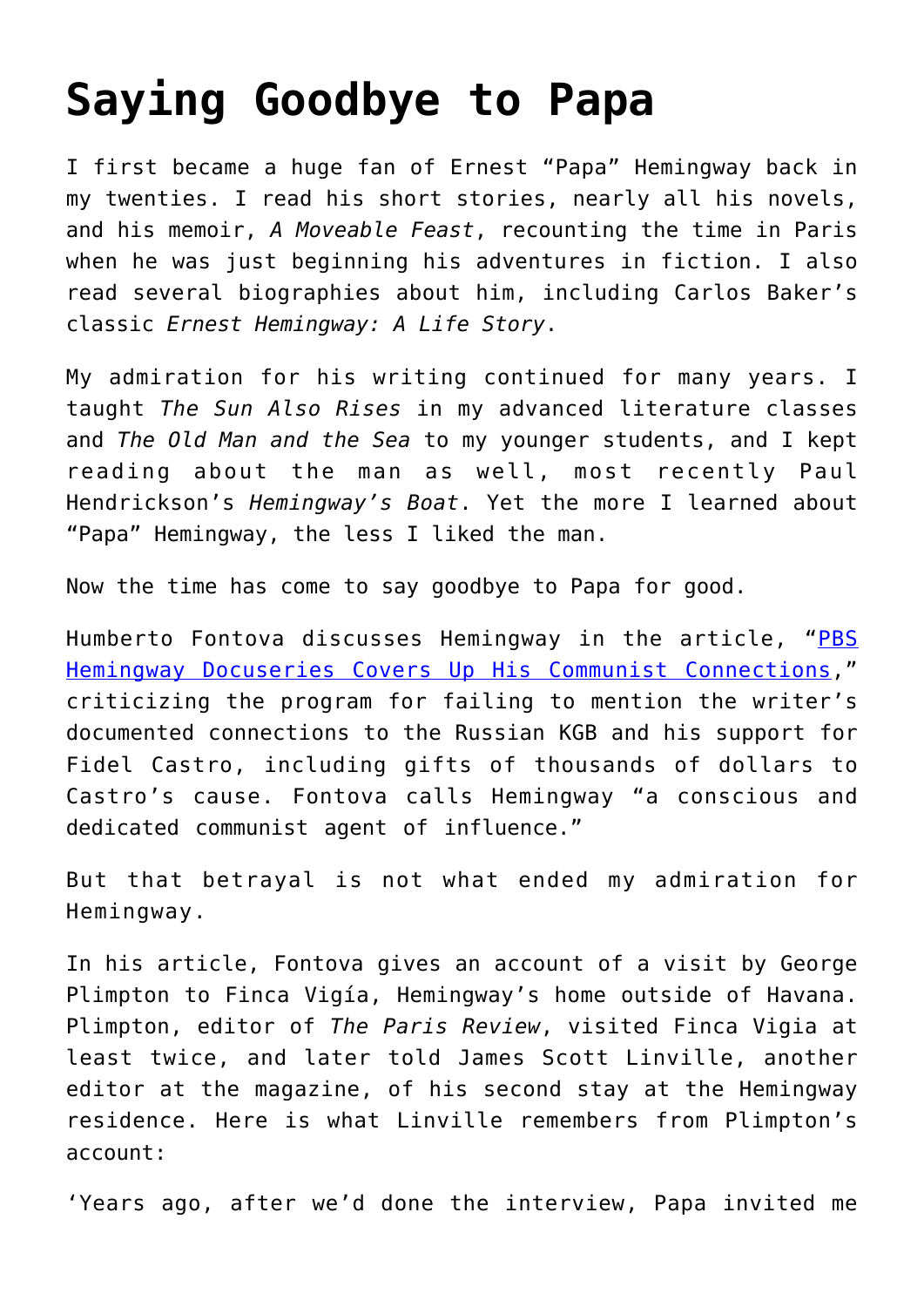down again to Cuba. It was right after the revolution. "There's something you should see," Hemingway told Plimpton while preparing a shaker of drinks for the outing.

'They got in the car with a few others and drove some way out of town,' continues Linville (who is recalling Plimpton's account.) 'They got out, set up chairs and took out the drinks, as if they were going to watch the sunset. Soon, a truck arrived. This, explained George, was what they'd been waiting for. It came, as Hemingway knew the same time each day. It stopped and some men with guns got out of it. In the back were a couple of dozen others who were tied up. Prisoners.

'The men with guns hustled the others out of the back of the truck, and lined them up. Then they shot them. [They put the](https://www.amazon.com/Longest-Romance-Mainstream-Media-Castro/dp/1594036675/ref=sr_1_1?s=books&ie=UTF8&qid=1376276049&sr=1-1&keywords=the+longest+romance+humberto+fontova) [bodies back into the truck.'](https://www.amazon.com/Longest-Romance-Mainstream-Media-Castro/dp/1594036675/ref=sr_1_1?s=books&ie=UTF8&qid=1376276049&sr=1-1&keywords=the+longest+romance+humberto+fontova)

I have long tried to separate the personal lives of artists, writers, and movie stars from their work. The genius who wrote *The Great Gatsby*, F. Scott Fitzgerald, was often a real jerk. Woody Allen certainly won't win any awards for his personal life, but I can still laugh at some of his early movies. Caravaggio was a criminal and a murderer, but I very much admire his paintings.

But assuming Linville's account is true, I think I have reached my limit. Taking friends and beverages out to watch men being butchered for their beliefs is a bridge too far. One might understand had Hemingway viewed this spectacle as an opportunity to record human brutality or to seek some insight into how such an execution is managed, but any man who seats himself in a chair, pours himself a drink, and invites friends to view the execution of their fellow human beings, many of them, we may guess, innocent of their supposed crimes against humanity, is grotesque.

On my shelves are nearly a dozen books either by Hemingway or about him. I've decided I will keep those books, and I will always admire his writing and his impact on fiction and the English language. But when I look at them from now on, I won't feel any admiration for the man, but rather a sickened